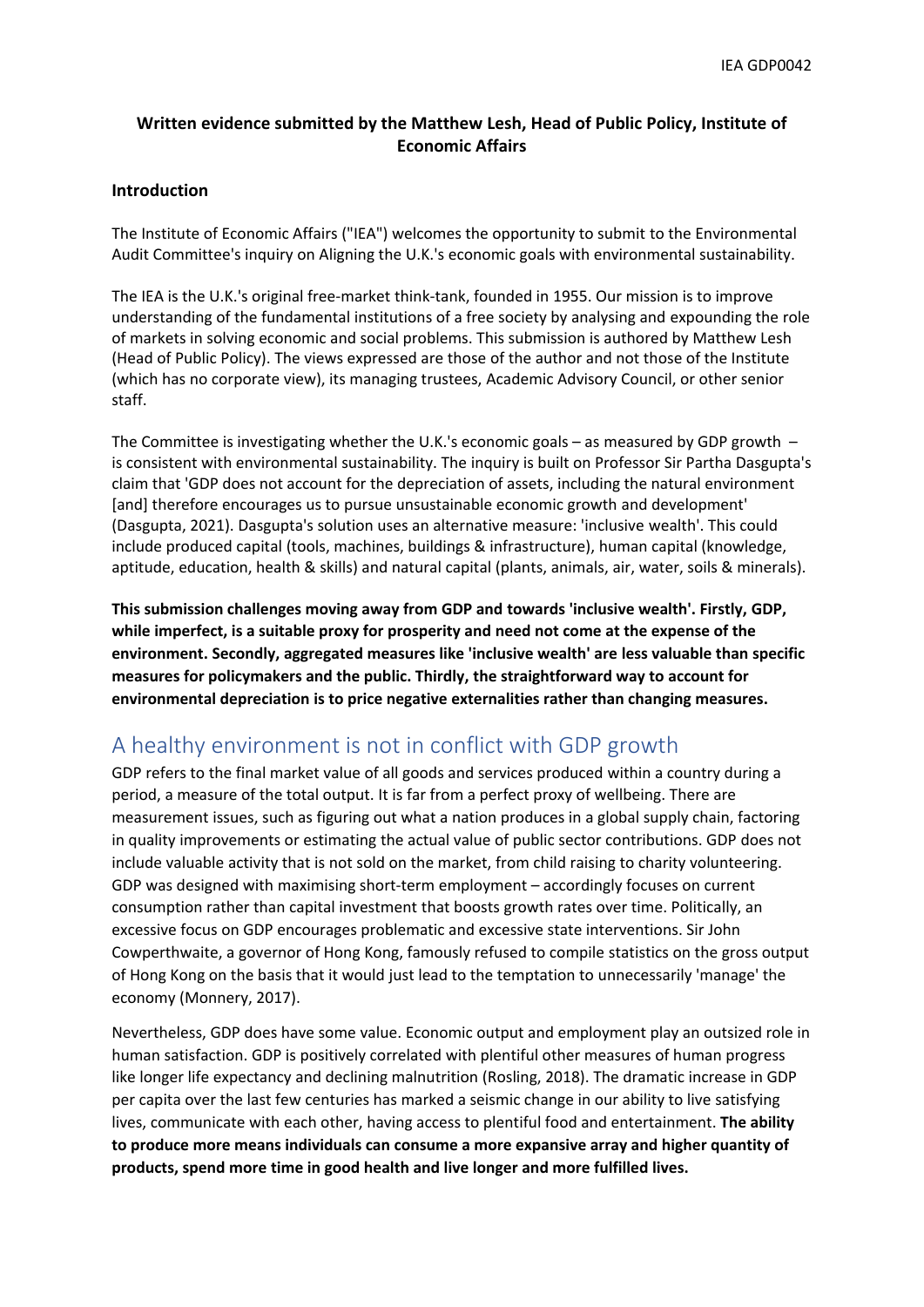Perhaps most strikingly, with relevance to Environmental Audit Committee, is the link between GDP and better environmental health and ecosystem vitality. Countries with higher GDPs tend to be better environmental stewards.



GDP per capita and environmental health and ecosystem vitality

Environmental Performance Index, Yale Center for Environmental Law & Policy

Countries with a higher per capita GDP perform better on the Yale Center for Environmental Law and Policy's Environmental Performance Index, which considers 32 measures including air quality, drinking water, biodiversity and habitat, fisheries, and climate change. This is sometimes referred to as the 'Environmental Kuznets Curve': the tendency for environmental measures to worsen in the initial stages of development but, over time, improve as people become more interested in and capable of protecting the environment (Alam et al., 2016; Shafik, 1994). There is a clear need to reduce carbon emissions to address climate change. But this cannot be achieved, either politically or environmentally, by diminishing the importance of economic growth and broader prosperity.

There is no need to reject economic growth, as conventionally measured, to protect the environment better — quite the contrary. Economic growth is typically achieved by boosting productivity which means, by definition, using the same or fewer inputs to achieve more outputs. Or put differently, getting 'more from less' (McAfee, 2019). The U.K. economy has grown for decades while using fewer resources and fewer carbon emissions. We are now producing more food with less fertiliser, water, pesticides, and land. We are making cans with less aluminium and cars with less steel. This isn't because of central direction or changing economic targets, but because of prices and the incentives built into the market system that strives towards efficiency and innovation. The economy has also dematerialised, or put differently, become more technically advanced and knowledge-based so physical things are no longer the only source of our growth. This came along with the computer, the internet and other digital technologies.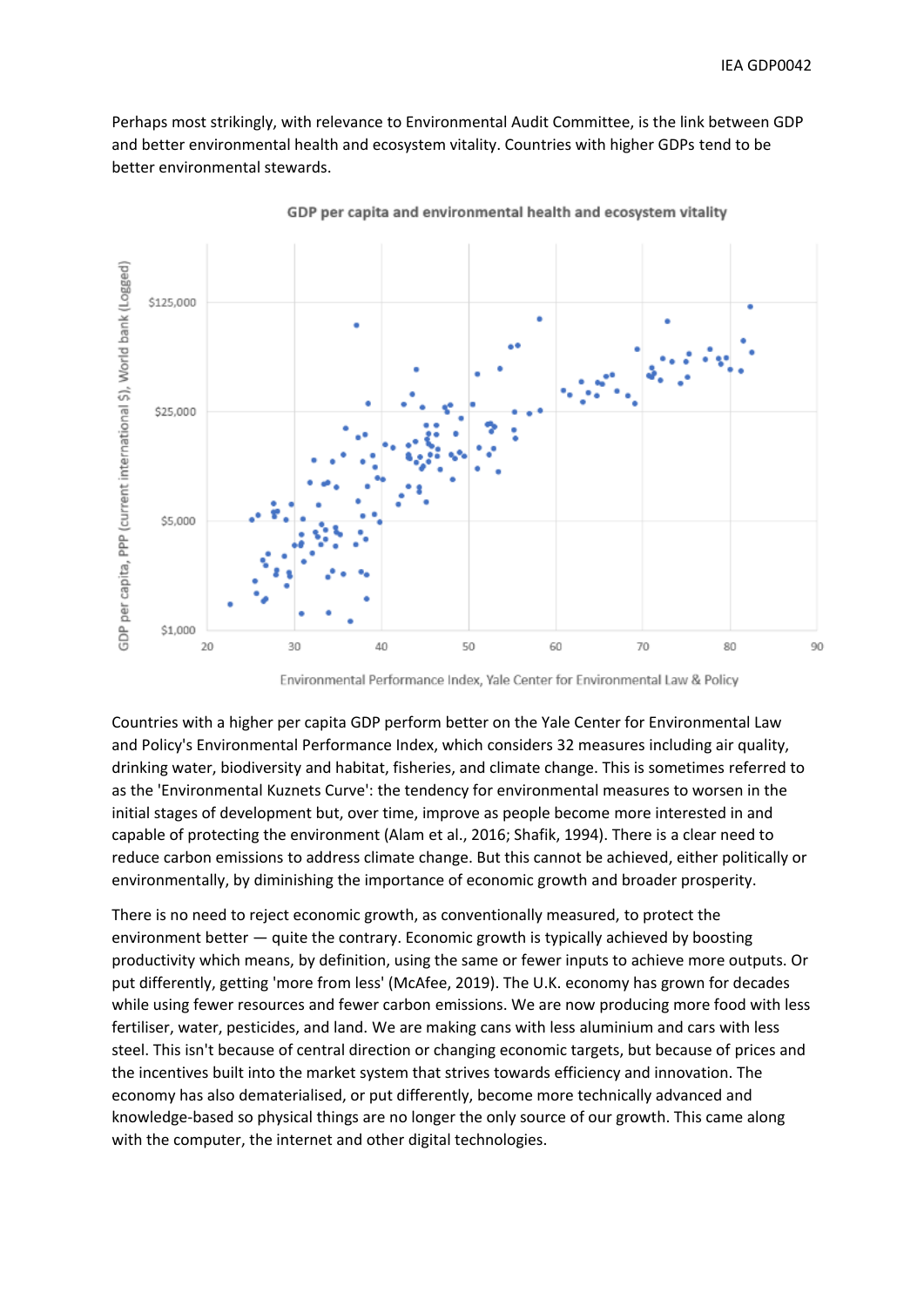

We have made substantial progress in the face of environmental challenges: resources have not run out, the hole in the ozone layer is shrinking, there are fewer oil spills, and per capita greenhouse emissions are falling. Environmental progress is most striking in more affluent, developed countries, which have reduced air pollution, cleaned previously putrid rivers like the Thames, and opened green spaces for public enjoyment. If anything, humanity needs more economic growth to achieve the resources and innovation to address issues like climate change.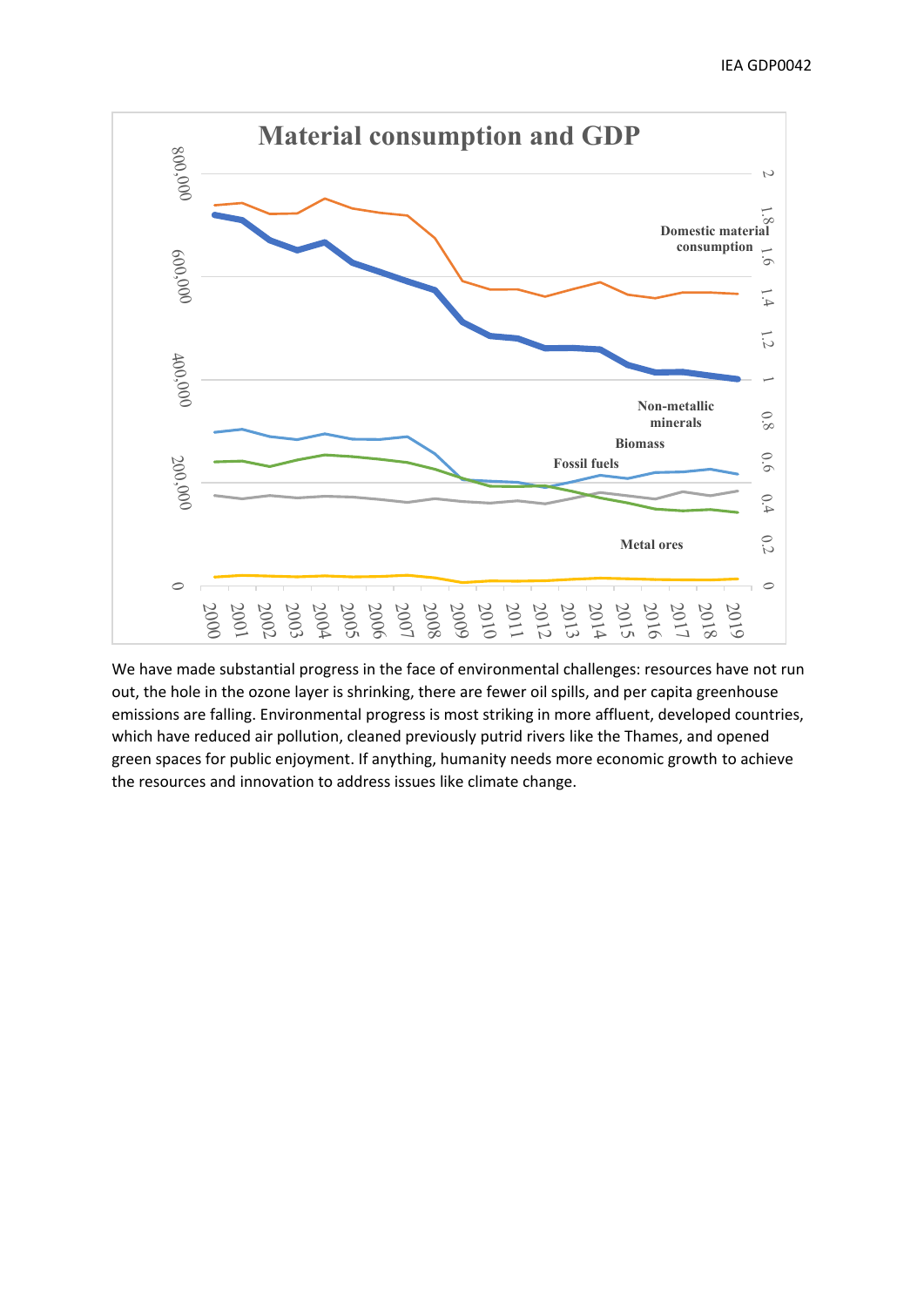

GDP is not an end in itself but rather an enabler of greater human prosperity. Policymakers do not exclusively focus on GDP. The decision to levy high and growing taxes – to fund a welfare state, defence and more – has a detrimental impact on economic growth yet is decided to be important. Since March 2020, governments across the world have opted to protect human life by putting in place restrictions to limit the spread of Covid-19 at an enormous cost to economic growth. Nevertheless, among many conflicting goals and priorities, policymakers continue to strive for GDP growth to enable a higher quality of life. **GDP is the worst way to measure human prosperity – except for all the others that have been tried.**

## There is limited value in aggregated measures

The notion that GDP should be replaced by an aggregate measure that considers broader factors is not a new demand. There has been significant previous discussion about concepts like the 'gross national happiness' or the 'human development index'. Yet these alternative measures have not proven popular or useful by policymakers. A key reason is that an aggregate inevitably contains less useful information than individual measures (Booth, 2012).

A statistician could create a measure that combines **H**ealthcare outcomes, **E**ducational attainment, **C**rime levels, and **E**conomic output (HECE). But if the aggregate measure is to be improved, it must immediately be disaggregated to identify and improve the component parts. So, in other words, the only way to enhance HECE outcomes will be to focus on H, E, C or E. A specific focus on improving hospital patient outcomes would mean focusing on the health metrics compared to a criminal justice reform plan that focuses on crime metrics. So combined measure will be less beneficial for policymaking than each measure.

The same issue applies to 'inclusive wealth'. If a policymaker were seeking to improve 'inclusive wealth', they would immediately need to disaggregate the component parts to focus on, such as air quality, school outcomes, or machinery investment. There would be little subsequent value in recombining the different measures. Or put differently, an increase in local air quality would have a direct, positive impact on people's quality of life, while a slight increase in 'inclusive wealth' would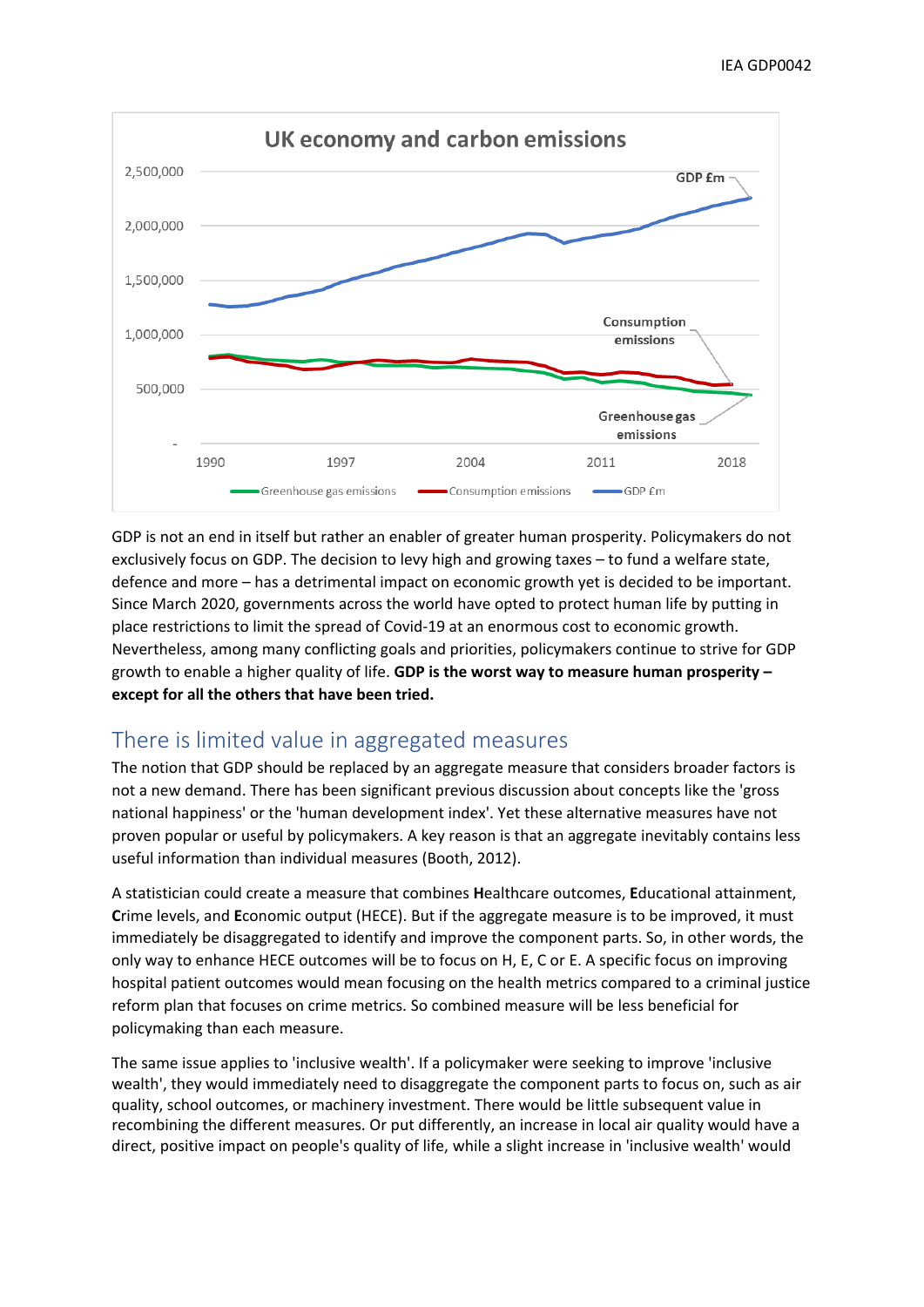be quite distant and irrelevant. The more local and narrow a measure, the more relevant it is to facts on the ground or meaningful change.

The other central issue with aggregating is the lack of consensus about what outcomes should be maximised, or values should be balanced and traded off in policymaking decisions. Should we prioritise equality, justice, or freedom? Friendship, marriages, or academic rigour? Creativeness, openness, or innovation? Air pollution, animal welfare or resource depletion? How does one weigh each one of these concerns? These are all important and worthy causes, and policy may (or may not) have a role. But to do so, policymakers must focus on the specific issue. It is unclear how combining them does very much. Realistically there may be no optimal way to assess human prosperity. There are limitless alternative priorities and measurement tools, with no consensus about what it means to give the 'good life' or what value should be maximised. Individuals in a free society are, ideally, given as much liberty as possible to decide what is in their interest.

More specifically, it is conceptually muddled to suggest that a concept like 'inclusive wealth' can replace GDP. The measure of a stock (the total) cannot substitute for a measurement of a flow (the increase over a period). For example, the ONS concluded that the 'natural capital' of the U.K., the economic contribution by farmland, woodland, mountains, minerals, hydrocarbons and the marine environment, to be £761 billion over 100 years (Office for National Statistics, 2018). *The Times* compared this figure to the size of the overall economy in the same year (£1.9 trillion) (Gosden, 2018). But this wrongly compares the stock of natural wealth to the flow of annual growth in the economy. A more accurate comparative point for natural capital would be household wealth, estimated to be around £10 trillion. This comparison led Tim Worstall of the Adam Smith Institute to conclude that measuring natural capital is a good idea, however, its importance should not be overestimated:

'Certainly, we'd miss it if it were gone, decidedly miss it. But the interesting outcome of this measurement of natural capital is quite how much of our living standards doesn't stem from it at all but instead simply from the collective efforts of us humans in adding to, rather than extracting from, the value of that natural world.' (Worstall, 2018)

# The best way to address environmental issues is to use the price mechanism

The notion of 'inclusive wealth' is meant to focus policymakers on addressing the issue of natural capital depletion. The protection of the natural environment or an issue like climate change, in which there are negative externalities from market activity, may very well be genuine issues of concern to policymakers. Indeed, while GDP is correlated with positive environmental outcomes, it does not contain any information about resource depletion. But a new aggregate measurement does not address the underlying issues.

In the case of climate change, the straightforward solution is the introduction of a carbon tax that would require market actors to internalise the external impact of their activities. A carbon tax would ensure cost-effective carbon reduction, encourage innovation, and limit rent seeking. There would be challenges, including calculating out the social cost of carbon, addressing the impact on industry, and compensating taxpayers to minimise the regressive implications. Nevertheless, a carbon tax would address concerns that economic growth measures fail to consider environmental depletion, as market actors would already pay the costs.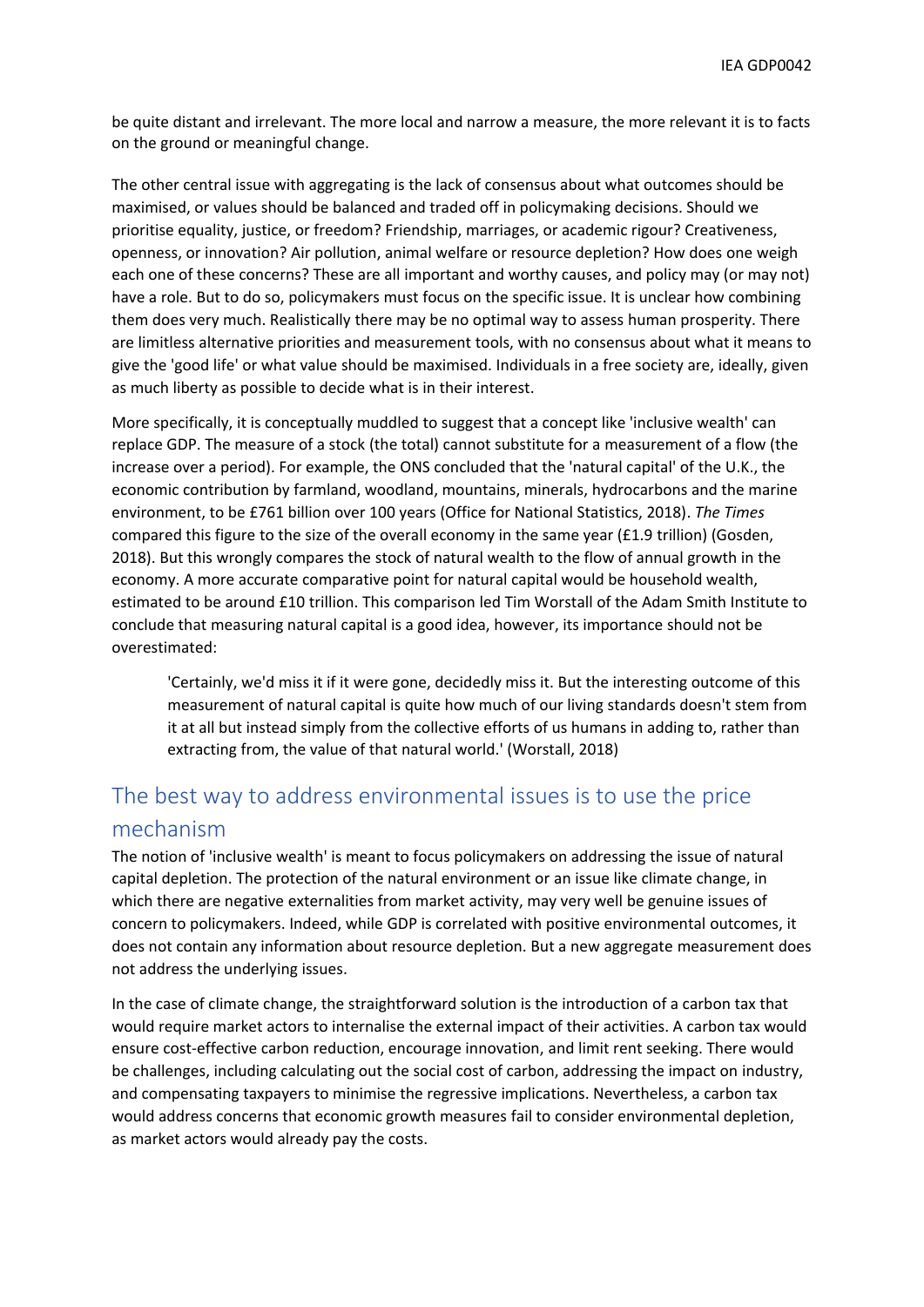On the other hand, the extent to which policymakers should be concerned about resource depletion is questionable. From Thomas Malthus to Paul Ehrlich's *The Population Bomb* and the Club of Rome, there is nothing new about the notion that humanity is on the verge of running out of resources to sustain our population (Ehrlich, 1997; Meadows et al., 1972). Yet society has grown much larger, become better fed, and resources have become more abundant. In 1980, economists Julian Simon and Paul Ehrlich bet about the price of five metals in a decade. Ehrlich thought they would be higher; Simon thought discovery and more efficient usage would lower prices. Simon was right. Prices declined by more than half over just a decade.

We do not run out of resources because markets respond dynamically to scarcity. If a resource is running short, the prices increase. Price rises send signals to users of the resource to embrace scientific invention to be more innovative, be conservative in their usage, and substitute alternative resources (i.e. transitioning from whale oil to kerosene). A higher price also incentivises existing producers and entrepreneurs to find more of the resource or develop an alternative (i.e. the invention of plastic to replace ivory). In the longer run, this market dynamic leads back to lower prices. Humanity is not on the verge of running out of industrial society's mineral or metal building blocks (Worstall, 2015). In other cases, like coal or natural gas, the likely outcome of various policies to tackle climate change will be resources left in the ground. In sum, humanity can overcome the challenge of limited resources with a functioning market system.

*February 2022*

#### References

- Alam, Md.M., Murad, Md.W., Noman, A.H.Md., Ozturk, I., 2016. Relationships among carbon emissions, economic growth, energy consumption and population growth: Testing Environmental Kuznets Curve hypothesis for Brazil, China, India and Indonesia. Ecological Indicators, Navigating Urban Complexity: Advancing Understanding of Urban Social – Ecological Systems for Transformation and Resilience 70, 466–479. https://doi.org/10.1016/j.ecolind.2016.06.043
- Booth, P., 2012. … and the Pursuit of Happiness: Wellbeing and the Role of Government. Institute of Economic Affairs, London, UK.
- Dasgupta, P., 2021. The Economics of Biodiversity: The Dasgupta Review Headline Messages. U.K. Government, H.M. Treasury.
- Ehrlich, P., 1997. Population Bomb, Reprint edition. ed. Buccaneer Books Inc, Cutchogue, N.Y.
- Gosden, E., 2018. On your bike: how nature is worth £761bn to economy. The Times.
- McAfee, A., 2019. More From Less: The surprising story of how we learned to prosper using fewer resources – and what happens next, Export/Airside edition. ed. Simon & Schuster UK.
- Meadows, D.H., Meadows, D.L., Randers, J., Behrens, W.W., 1972. The Limits to Growth: A report for the Club of Rome's Project on the Predicament of Mankind. Universe Books, New York.
- Monnery, N., 2017. Architect of Prosperity: Sir John Cowperthwaite and the Making of Hong Kong, Illustrated edition. ed. London Publishing Partnership, London.
- Office for National Statistics, 2018. U.K. natural capital [WWW Document]. URL https://www.ons.gov.uk/economy/environmentalaccounts/bulletins/uknaturalcapital/ecosy stemserviceaccounts1997to2015 (accessed 2.17.22).
- Rosling, H., 2018. Factfulness: Why Things Are Better Than You Think. Sceptre, London.
- Shafik, N., 1994. Economic Development and Environmental Quality: An Econometric Analysis. Oxford Economic Papers 46, 757–773.
- Worstall, T., 2018. The remarkable thing is how little natural capital matters to the economy. Adam Smith Institute.